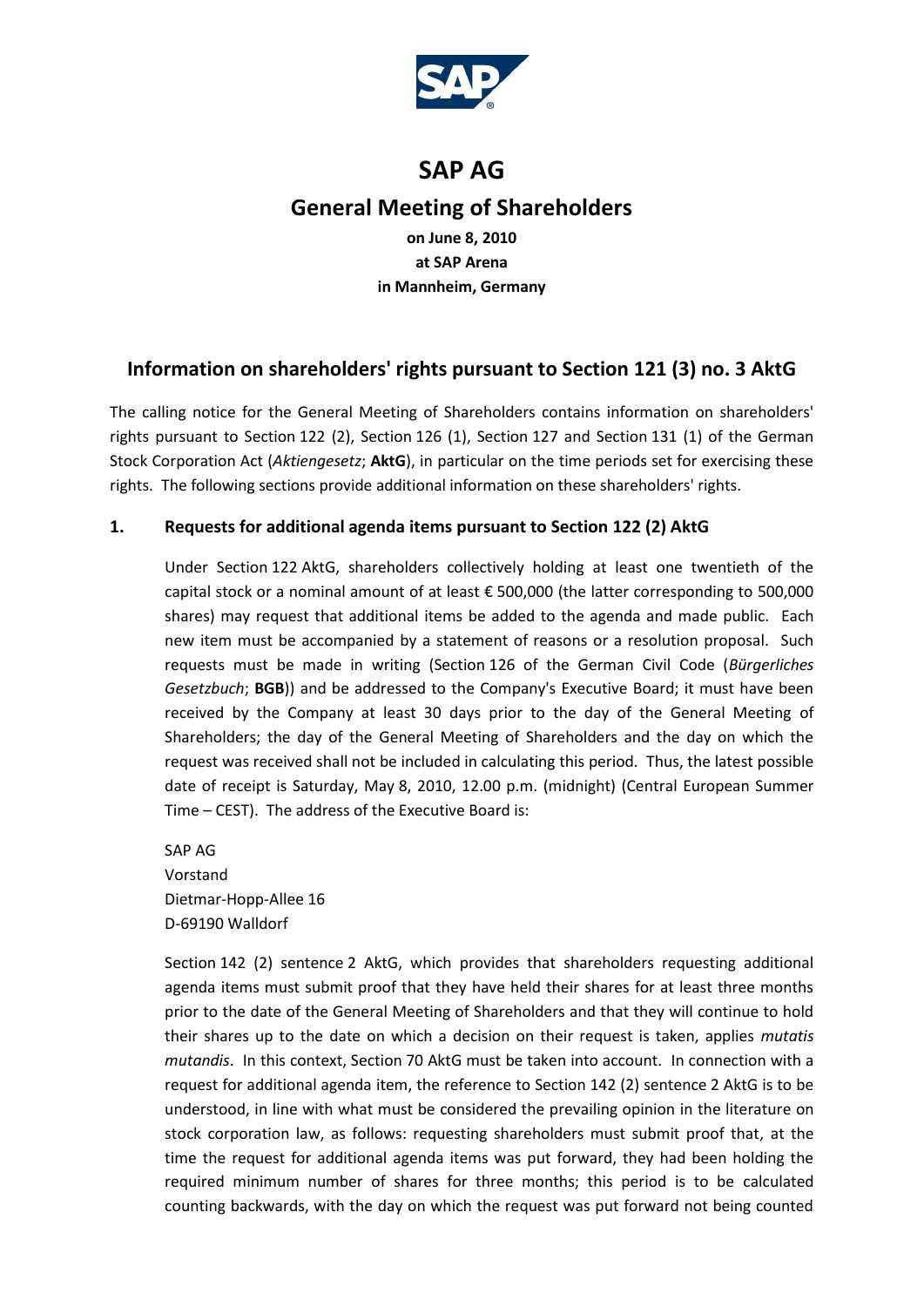towards that period; it is necessary and sufficient for requesting shareholders to also submit proof that they hold the minimum number of shares at least up to the day the request is put forward. A corresponding confirmation by the depositary institution is sufficient as proof.

Any additions to the agenda which require publication and were not published in the calling notice will be published in the electronic version of the German Federal Gazette (*elektronischer Bundesanzeiger*) as soon as they have been received by the Company and will be forwarded for publication to media which can be expected to publish the information across the entire European Union. Any requests for additional items to be added to the agenda within the meaning of Section 122 (2) AktG which are received by the Company once the General Meeting of Shareholders has been called will also be made accessible on the Internet at http://www.sap.com/agm and will be communicated to the shareholders as soon as they have been received by the Company.

The relevant provisions of the Stock Corporation Act establishing this right of shareholders read as follows:

#### *Section 122 Calling upon minority request (extract)*

- *(1) A general meeting of shareholders shall be called if shareholders collectively holding at least one twentieth of the capital stock submit a written request for such meeting to be called, stating the purpose and reasons of such meeting; such request shall be directed to the executive board. The articles of incorporation may provide that the right to call a general meeting of shareholders shall require another form or the holding of a lower portion of the capital stock. Section 142 (2) sentence 2 shall apply accordingly.*
- *(2) In the same manner, shareholders collectively holding at least one twentieth of the capital stock or a nominal amount of at least € 500,000 may request that additional items be added to the agenda and made public. Each new item must be accompanied by a statement of reasons or a resolution proposal. The request within the meaning of sentence 1 must be received by the company at least 24 days, or in the case of listed companies at least 30 days, prior to the date of the meeting; the day of receipt shall not be included in calculating this period.*

### *Section 142 Appointment of special auditors (extract; the relevant sentence is sentence 2 of paragraph (2), which is quoted in its context below)*

*(2) If the general meeting of shareholders rejects a motion to appoint special auditors to audit any matter relating to the formation of the company or to the management of the company's business occurring within, but not before, the past five years, the court must, upon application by shareholders collectively holding at least one-hundredth of the capital stock or a nominal amount of at least € 100,000, appoint special auditors if there are facts which give reason to suspect that any person has acted in bad faith or in serious breach of the law or the articles of incorporation in connection with such matter. The applicants must submit proof that they have held such shares for at least three months prior to the date of the general meeting of shareholders and that they will hold these shares up to the date on which a decision on the application is taken. With respect to any agreement to avoid such special audit, Section 149 shall apply accordingly.*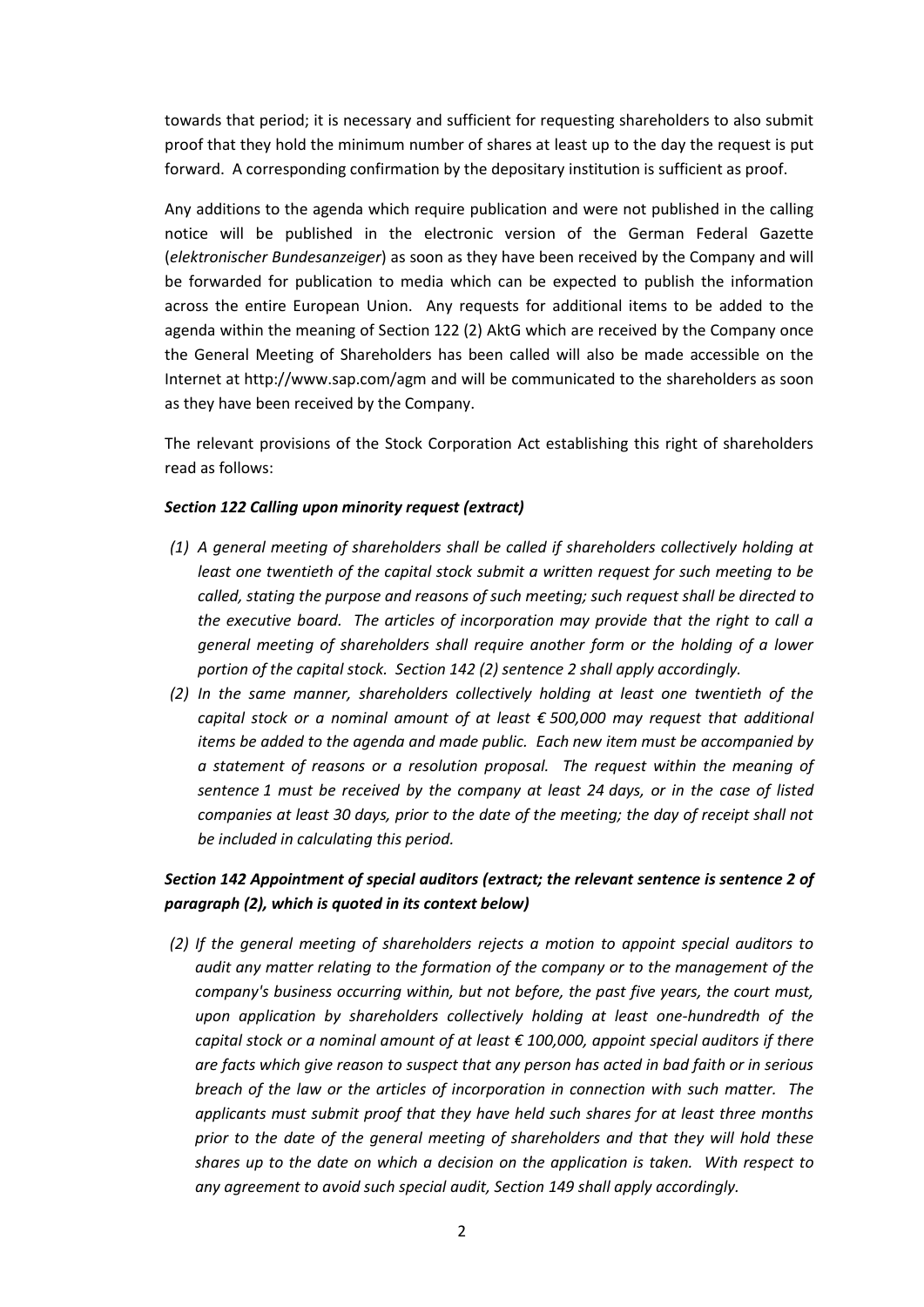## **2. Counter-motions and nominations pursuant to Section 126 (1) and Section 127 AktG**

At the General Meeting of Shareholders, shareholders (entitled to attend) may put forward motions and, where appropriate, nominations relating to particular agenda items and the rules of procedure without any notice, publication or other special action being required prior to the General Meeting of Shareholders. Counter-motions and nominations by shareholders may only be put to the vote if they are put forward during the General Meeting of Shareholders; this also applies if the relevant counter-motion or nomination has been published in accordance with Section 126 or Section 127 AktG, respectively.

Counter-motions within the meaning of Section 126 AktG regarding the proposals of the Executive Board and the Supervisory Board on any specific item on the agenda as well as nominations within the meaning of Section 127 AktG will be made accessible via the Internet at [http://www.sap.com/agm,](http://www.sap.com/agm) including the name of the shareholder concerned, the statement of reasons, which, however, is not required for nominations, and a statement, if any, by the management, if received by May 24, 2010, 12.00 p.m. (midnight) (CEST), at

SAP AG Investor Relations Dietmar-Hopp-Allee 16 D-69190 Walldorf Fax: +49(0)6227/7-40805 E-mail: investor@sap.com

and if the remaining requirements with regard to the Company's duty to provide access pursuant to Section 126 and Section 127 AktG are complied with. This duty creates a corresponding right of the shareholders to have their counter-motions and nominations made accessible. In addition to submission in good time at the above address, which is stated in the calling notice for this purpose, it is a requirement for the duty to provide access which applies to counter-motions within the meaning of Section 126 AktG, but not to nominations within the meaning of Section 127 AktG, that not only the actual countermotion but also the related statement of reasons is received at the above address. Even where the requirements set out above are met, there is not duty to make counter-motions and nominations accessible if the criteria defined in Section 126 (2) AktG are fulfilled, and in the case of nominations additionally if Section 127 sentence 2 AktG applies.

The provisions of the Stock Corporation Act which form the basis of this right of shareholders, which also stipulate the conditions under which counter-motions and nominations need not be made accessible, are as follows:

#### *Section 126 Motions by shareholders*

*(1) Motions put forward by shareholders, including the name of the shareholder concerned, the statement of reasons and a statement, if any, by the management, shall be made*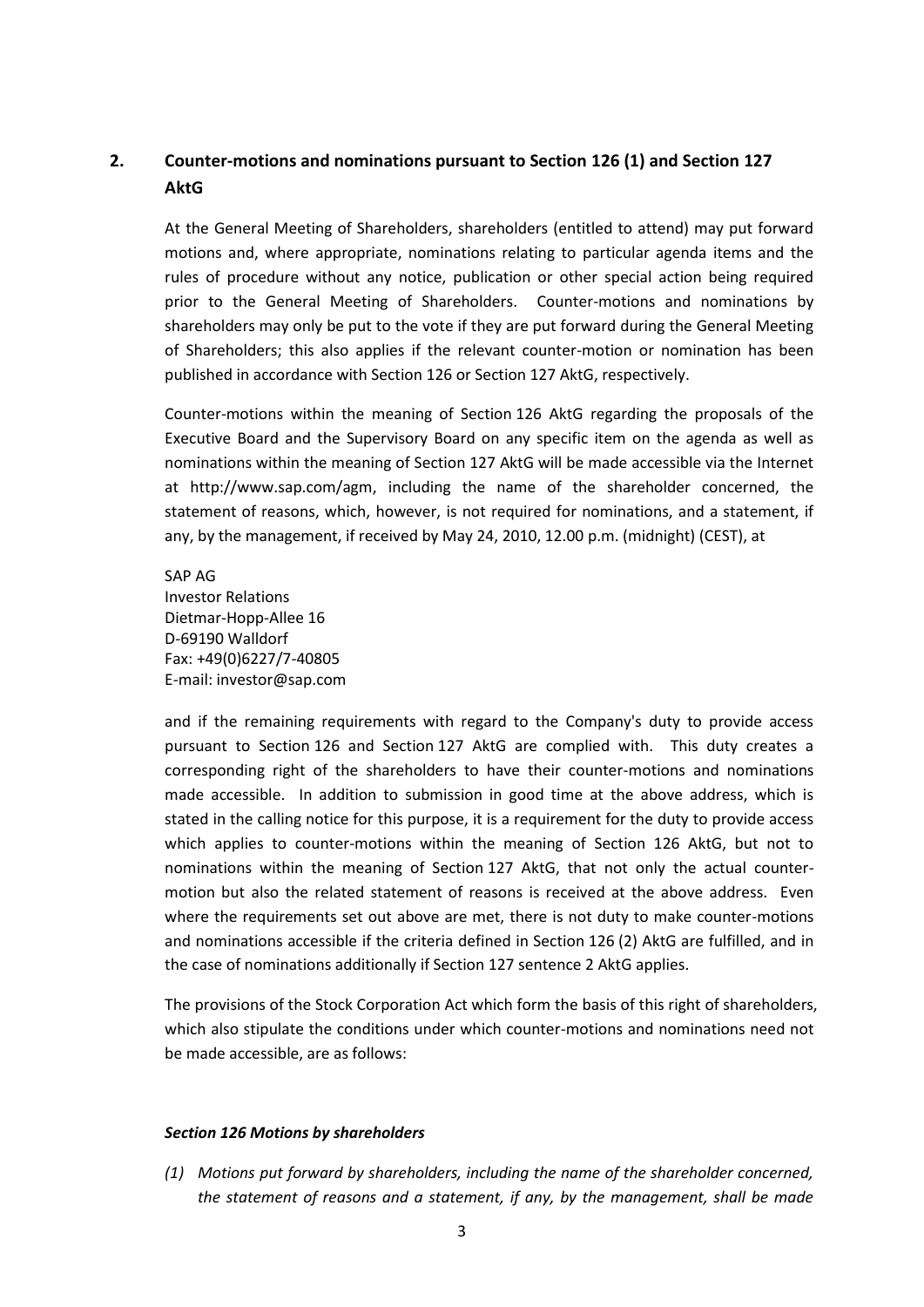*accessible to the entitled persons named in Section 125 (1) to (3) subject to the conditions stipulated therein if, at least 14 days prior to date of the general meeting of shareholders, the shareholder submits a counter-motion, together with a statement of reasons, regarding a proposal by the executive board and supervisory board on any specific item on the agenda to the company at the address stated for this purpose in the calling notice. The day of receipt shall not be included in calculating this period. In the case of listed companies, access shall be provided via the company's website. Section 125 (3) shall apply accordingly.* 

- *(2) A counter-motion and the related statement of reasons are not required to be made accessible* 
	- *1. if the executive board would render itself liable to prosecution by providing such access,*
	- *2. if the counter-motion would result in a resolution by the general meeting of shareholders which is unlawful or in breach of the articles of incorporation,*
	- *3. if the statement of reasons is manifestly incorrect or misleading in material aspects or if it is offensive,*
	- *4. if a counter-motion by the shareholder based on the same subject matter has already been made accessible pursuant to Section 125 in connection with a general meeting of shareholders of the company,*
	- *5. if the same counter-motion of the shareholder with essentially the same stated reasons was made accessible pursuant to Section 125 in the last five years in the context of at least two general meetings of shareholders of the company and less than one-twentieth of the capital stock represented voted for it at the general meeting of shareholders,*
	- *6. if the shareholder indicates that he will neither attend the general meeting of shareholders nor arrange for a representative to attend on his behalf, or*
	- *7. if the shareholder failed to file or cause to be filed on his behalf a counter-motion communicated by him in the past two years at two general meetings of shareholders. The statement of reasons is not required to be made accessible if it is longer than 5,000 characters in total.*
- *(3) If several shareholders file a counter-motion regarding the same subject matter proposed for resolution, the executive board my combine the counter-motions and their statements of reasons.*

#### *Section 127 Nominations by shareholders*

*Section 126 shall apply* mutatis mutandis *to nominations put forward by shareholders for the election of supervisory board members or auditors. No reasons need to be stated for nominations. The executive board is not obligated to make the nomination accessible if*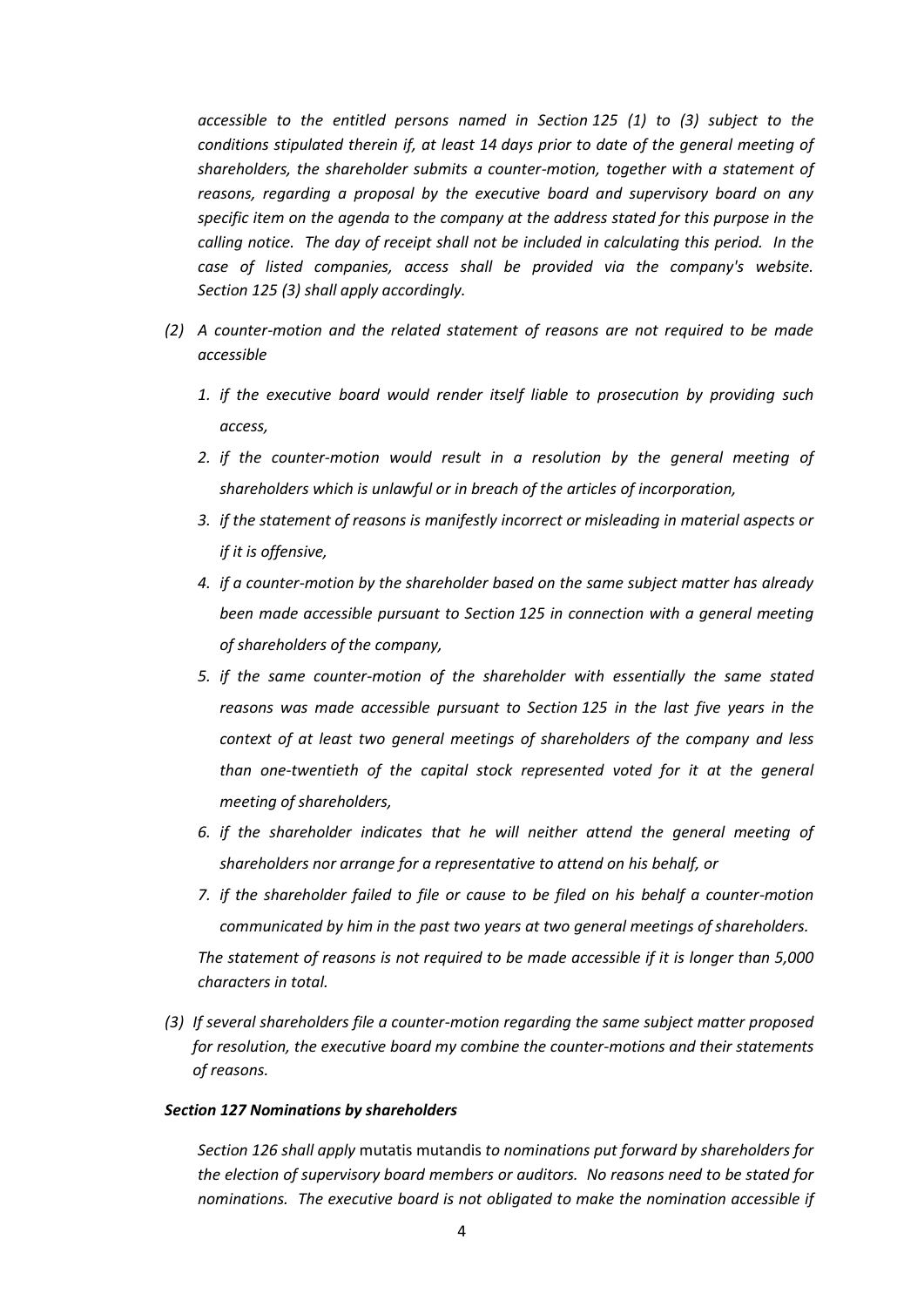*the nomination does not contain the information pursuant to Section 124 (3) sentence [4] and Section 125 (1) sentence 5.*

#### *Section 124 Publication of supplementary requests; resolution proposals (extract)*

*(3) The proposal for the election of supervisory board members or auditors shall state the name, occupation held and place of residence.* 

#### *Section 125 Notices to shareholders and supervisory board members (extract)*

*(1) … In the case of listed companies, any nomination of supervisory board members shall include information on their membership of any other supervisory boards that are required to be set up by law; information on their membership of comparable supervisory bodies of commercial companies in Germany and abroad shall be included.*

#### **3. Shareholders' right to information pursuant to Section 131 (1) AktG**

Under Section 131 (1) AktG, any shareholder who makes a corresponding oral request at the General Meeting of Shareholders must be given information by the Executive Board relating to the Company's affairs, including its legal and business relations to affiliates, the position of the group and the companies consolidated in the group financial statements, provided such information is necessary in order to make an informed judgment in respect of an agenda item and the Executive Board does not have the right to refuse to disclose such information. The rights to refuse to disclose information are listed in Section 131 (3) AktG.

The provisions of the Stock Corporation Act establishing this right of shareholders, which also stipulate the conditions under which information is not required to be disclosed, read as follows (extracts):

#### *Section 131 Shareholder's right to information*

- *(1) Any shareholder who makes a corresponding request at the general meeting of shareholders shall be given information by the executive board relating to the company's affairs, provided such information is necessary in order to make an informed judgment in respect of an agenda item. The duty to provide information shall also extend to the company's legal and business relations to affiliates. If a company makes use of the simplified procedure pursuant to Section 266 (1) sentence 3, Section 276 or Section 288 of the German Commercial Code (*Handelsgesetzbuch*), each shareholder may request that the annual financial statements be presented to him at the general meeting of shareholders dealing with such annual financial statements in the form which would have been used if such provisions were not applied. The duty of the executive board of a parent company (Section 290 (1), (2) of the Commercial Code) to provide information at the general meeting of shareholders at which the group financial statements and the group management report are presented shall also extend to the position of the group and the companies consolidated in the group financial statements.*
- *(2) The information provided shall comply with the principles of conscientious and true accounting. The articles of incorporation or the rules of procedure pursuant to*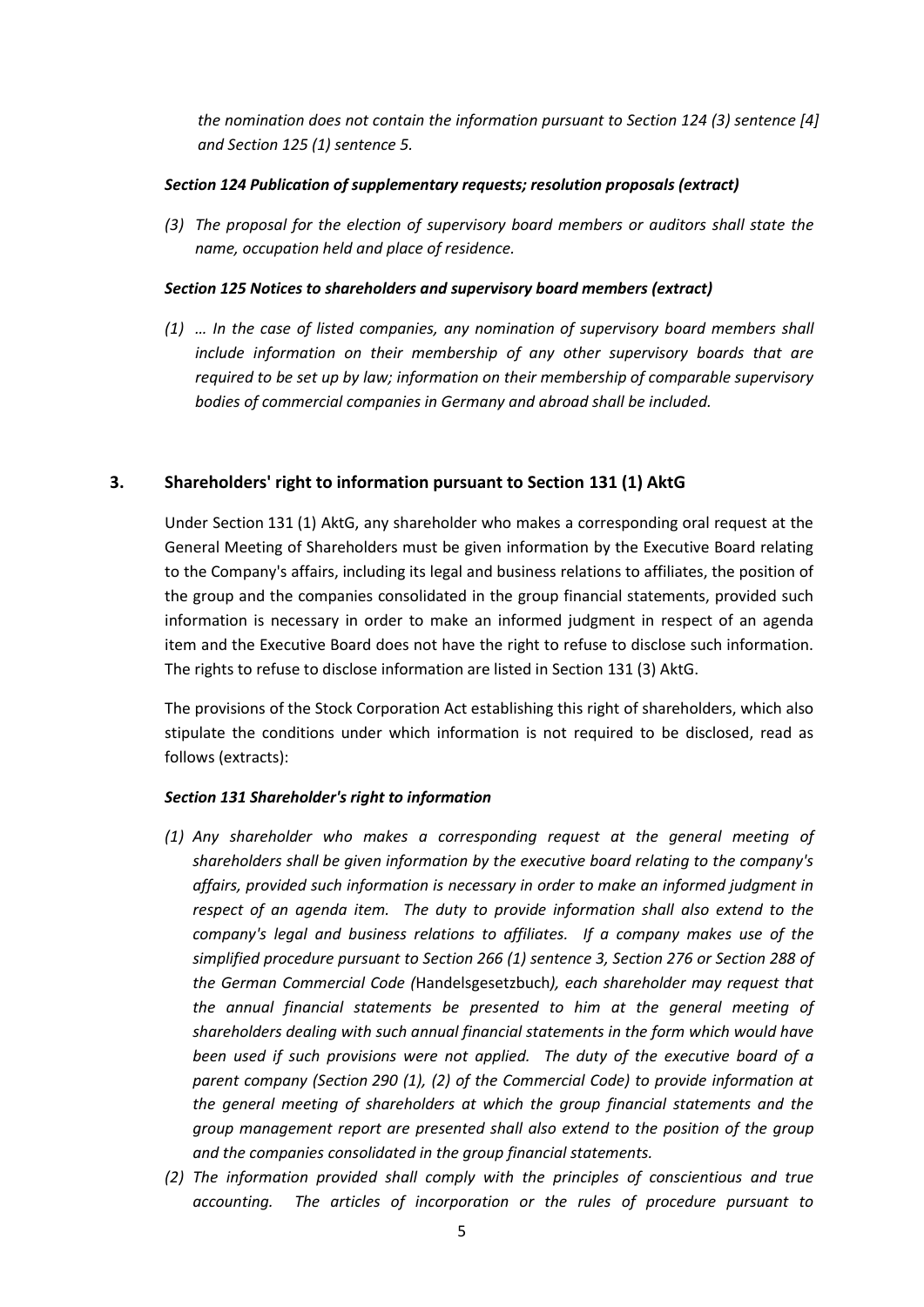*Section 129 may authorize the chairperson of the meeting to restrict the rights of the shareholders to ask questions and to speak to an adequate period of time and may stipulate more detailed provisions.* 

- *(3) The executive board may refuse to provide information* 
	- *1. to the extent that providing such information is, according to sound business judgment, likely to cause not inconsiderable damage to the company or an affiliate;*
	- *2. to the extent that such information relates to tax valuations or the amount of certain taxes;*
	- *3. with regard to the difference between the value at which items are shown in the annual balance sheet and a higher value of such items, unless the general meeting of shareholders approves the annual financial statements;*
	- *4. with regard to the accounting and valuation methods if disclosure of such methods in the notes suffices to give a true and fair view of the net assets, financial position and earnings of the company within the meaning of Section 264 (2) of the Commercial Code; this shall not apply if the general meeting of shareholders approves the annual financial statements;*
	- *5. to the extent that the executive board would render itself liable to prosecution by providing such information;*
	- *6. to the extent that, in the case of a bank or financial services provider, there is no requirement for information to be provided on the accounting and valuation methods used and any set-offs made in the annual financial statements, management report, group financial statements or group management report;*
	- *7. that is continuously available on the company's website for a period of no less than seven days prior to the date of the general meeting of shareholders and during the general meeting of shareholders.*

*The provision of information may not be refused for any other reason.*

*(4) If a shareholder has been provided with information outside a general meeting of shareholders by reason of his status as a shareholder, such information shall be provided to any other shareholder at the general meeting of shareholders upon request, even if such information is not necessary in order to make an informed judgment in respect of the agenda item. The executive board may not refuse to provide information pursuant to para. (3) sentence 1 nos. 1 to 4. Sentences 1 and 2 shall not apply if a subsidiary (Section 290 (1), (2) of the Commercial Code), a joint venture (Section 310 (1) of the Commercial Code) or an associated company (Section 311 (1) of the Commercial Code) provides the information to a parent company (Section 290 (1), (2) of the Commercial Code)* for the purpose of consolidation in the group financial statements of the parent *company and the information is required for this purpose.*